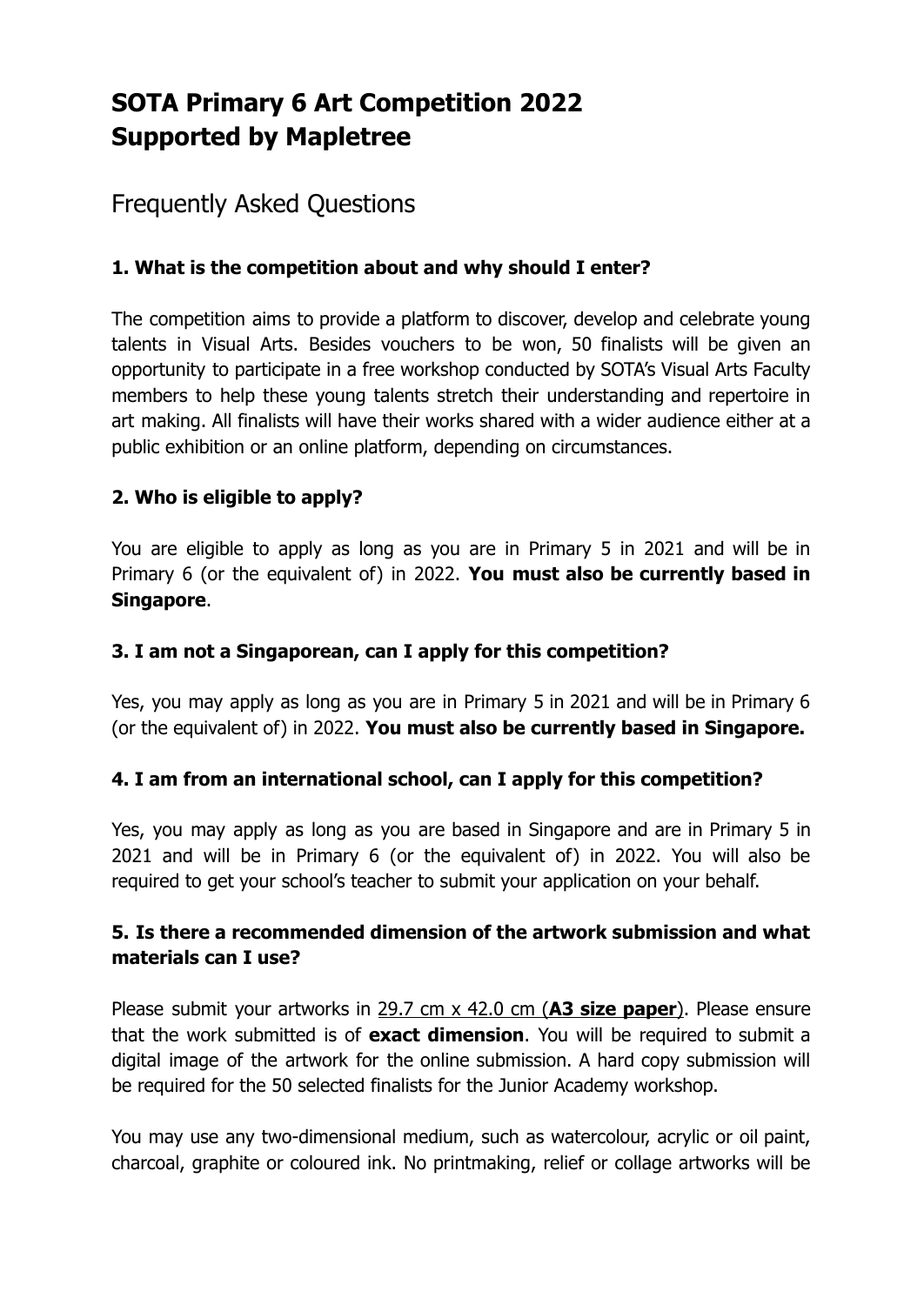allowed. We will not be able to accept works with surface thickness greater than 3 mm and paperweights of above 250gsm. Your work **should not** be framed.

# **6. Is it a hard copy or soft copy submission? Should I frame my works before submitting?**

You are to submit a digital or scanned copy of your artwork for the first round of selection via our application form online (**[Click](https://docs.google.com/forms/d/e/1FAIpQLScORifr-CQzFYOEDu3dVWMiEe8pFDeWBqmwXFvvgbMV8m3_Kg/viewform) here to fill in the form**). After the first round of selection, only the 50 finalists will be required to bring a hardcopy of their original artwork to be submitted at the Junior Academy workshop.

Similarly, the 50 finalists attending the Junior Academy workshop are **not required** to frame their works.

# **7. When is the submission due date and how do I apply?**

The submission **due date is Thursday, 27 January 2022**.

Please get **your school's teacher** to help with the facilitation of your submission. We **will not accept submissions done independently** unless the participant is homeschooled. For homeschooled students, please get your parent/guardian to help with the facilitation of your submission. Each participant will only be allowed one work. Each school will only be allowed to submit a maximum of 5 entries. Teachers are to help submit a digital/scanned copy of your artwork via our application form online (**[Click](https://docs.google.com/forms/d/e/1FAIpQLScORifr-CQzFYOEDu3dVWMiEe8pFDeWBqmwXFvvgbMV8m3_Kg/viewform) here to fill in the form**).

# **8. Can I apply on my own?**

No. This year's art competition will require you to submit your entry via your **primary school's teacher.** You may only submit your entry independently (with the help of a parent/guardian) if you are homeschooled. If you are attending an international or private school in Singapore, you will also need to submit your entry via your school's teacher.

# **9. I am a teacher submitting on behalf of my students. How many entries may I submit?**

This year every school is only allowed a **maximum of 5 entries**. Each student is only allowed to submit one work. Additional entries from a school may result in disqualification of the whole school.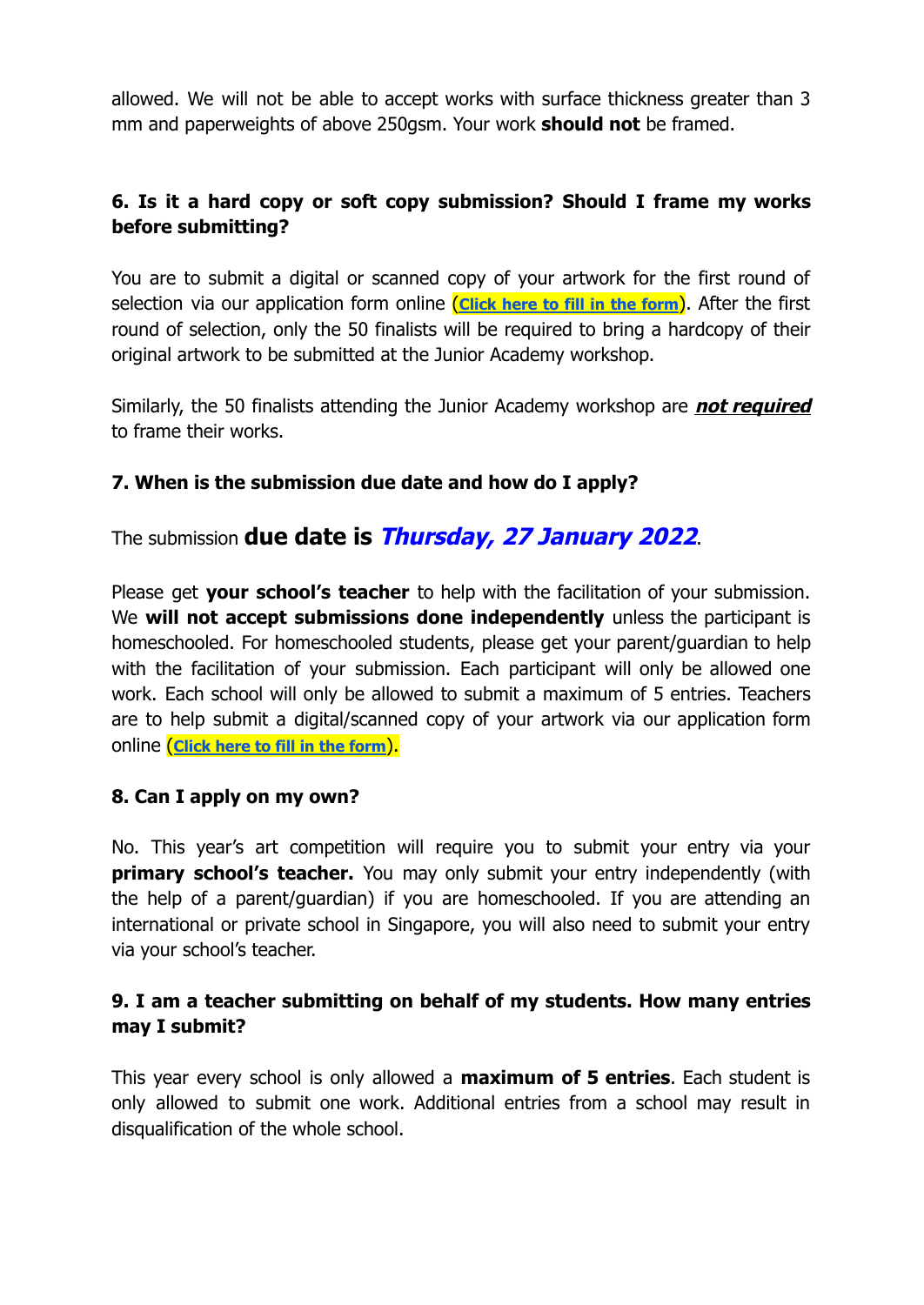#### **10. Can I get my art enrichment centre teacher to submit on my behalf?**

No. We will only be accepting entries from MOE and non-MOE Primary schools, International schools, and Independent schools based in Singapore. We **will not accept** entries from Art enrichment centres or Art academies.

#### **11. If I missed the deadline, can I still apply?**

Unfortunately, we will not accept late entries. Please send in your entry early to avoid disappointment. We recommend that you send in your entry at least 5 working days before the due date so that we can help you along, should there be any submission issues.

#### **12. Who are the judges and what are they looking for?**

The judges of this competition will be members from SOTA and Mapletree. We are looking for original pieces of works that display the voice of the artist, his/her creativity as well as the technical ability in the selected artistic medium.

#### **13. How will my work be judged and when will I know the results?**

Your work will be judged based on your creativity and technical ability. We would like to see original pieces of works that display the voice of the artist.

50 finalists will be selected and notified via email by the end of February 2022. The names of the finalists will also be announced on the competition webpage (**https://www.sota.edu.sg/p6artcom2022**). **Thereafter, 10 overall winners will be selected from these finalists, and results will be released by the end of March 2022.**

# (**All winners will be notified through email on Friday 26 March, 2022** -**TBC**)

We regret that non-finalists will not be notified.

#### **14. How many winners are there and what are the prizes?**

There will be 50 finalists. From the 50 finalists, we will select 10 overall winners. All 50 finalists will have the chance to participate in the SOTA Junior Academy (JA) workshop, receive vouchers and an opportunity to showcase their work.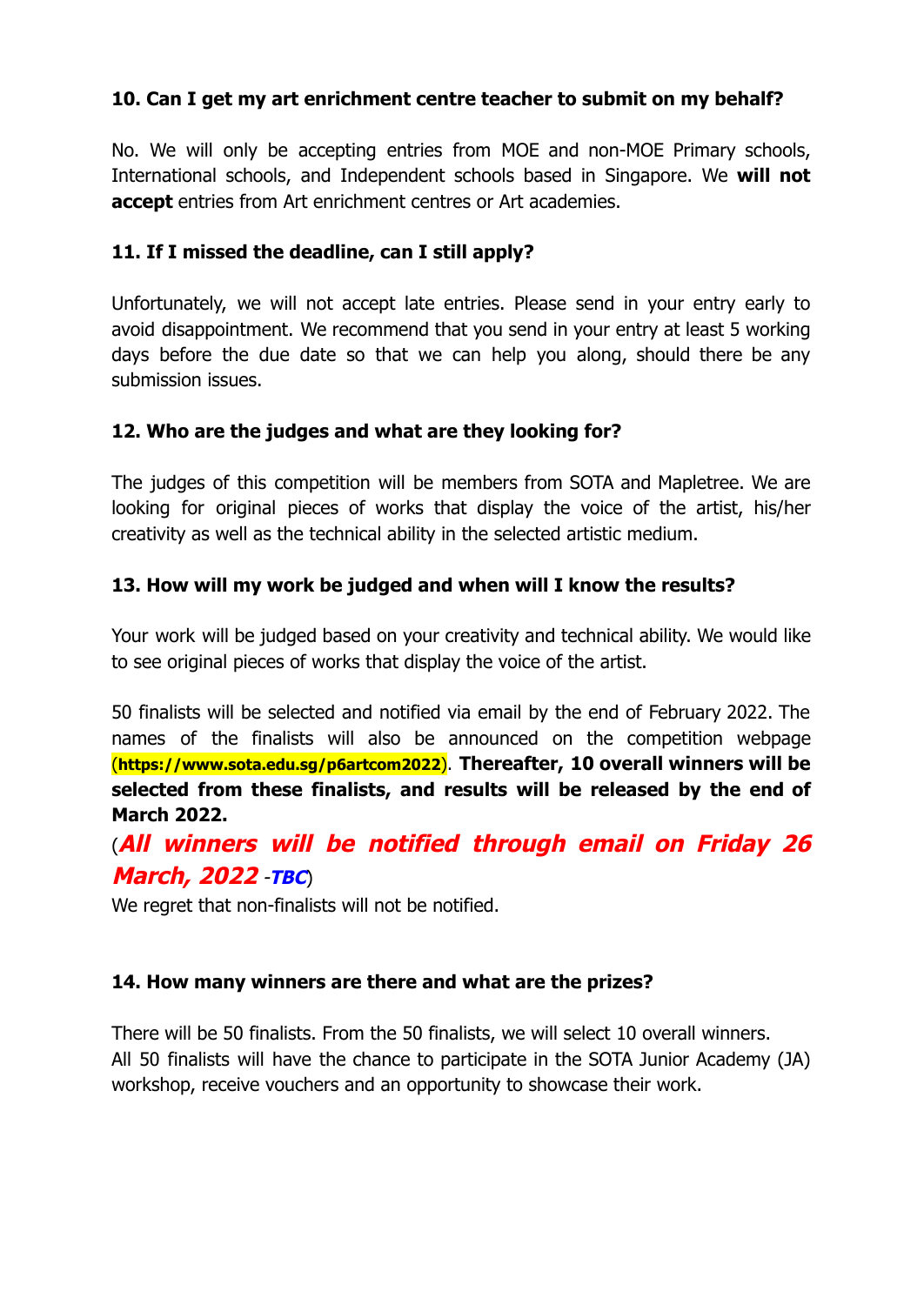# **15. Will winning this competition guarantee me a place in SOTA?**

**No,** this is **not a platform of selection or entry into SOTA**. Admission to SOTA is only via the Talent Academy, an annual selection platform that includes group activities, online questionnaires, audition or portfolio presentations, and interviews. Find out more about Talent Academy here (**<https://www.sota.edu.sg/admissions>**). This competition is solely for encouraging art-making interest in Singapore and to nurture young talents through our Junior Academy workshop.

# **16. Can I submit multiple entries under the same name?**

**No**, you are only allowed to submit **ONE (1)** application per participant, as per your birth certificate or passport number.

# **17. I am a primary school teacher. Can I submit group entries on behalf of my students?**

Yes, the competition requires primary school teachers to submit on behalf of their students.

(Please include individual student email and contact). Furthermore, each school is **only** allowed a maximum of **5 entries.** For more information on how to submit, please refer to the step-by-step submission guide HERE (**[Click](https://www.sota.edu.sg/docs/default-source/p6-art-competition/2022-submission-guide-for-primary-6-art-competition.pdf) here to view the [submission](https://www.sota.edu.sg/docs/default-source/p6-art-competition/2022-submission-guide-for-primary-6-art-competition.pdf) guide** ).

# **18. What do I need to prepare for the submission of my entry?**

You will need to prepare basic information such as your date of birth, nationality, current school, etc.

You will also need to prepare a clear, high-resolution image of your artwork with a short description of the artwork in **JPeg** format of **not more than 10MB**.

The artist statement should not exceed the 400-character count with spacing. **Please check the submission criteria and specifications clearly in the application form** (**Click here to view the [submission](https://www.sota.edu.sg/docs/default-source/p6-art-competition/2022-submission-guide-for-primary-6-art-competition.pdf) guide) before submitting.**

Submissions with incorrect or mislabelled entries risk disqualification from the competition. SOTA reserves the rights to edit the artist statement.

# **19. If there is an error/mistake with my submission, what should I do?**

To avoid any error/mistakes, please refer to the submission guide below:

(**Click here to view [submission](https://www.sota.edu.sg/docs/default-source/p6-art-competition/2022-submission-guide-for-primary-6-art-competition.pdf) guide**)

However, a respondent **can still make amendments to their submission until 27 Jan** (which is on the closing date **by 12 noon**). Incomplete submissions will be disqualified.